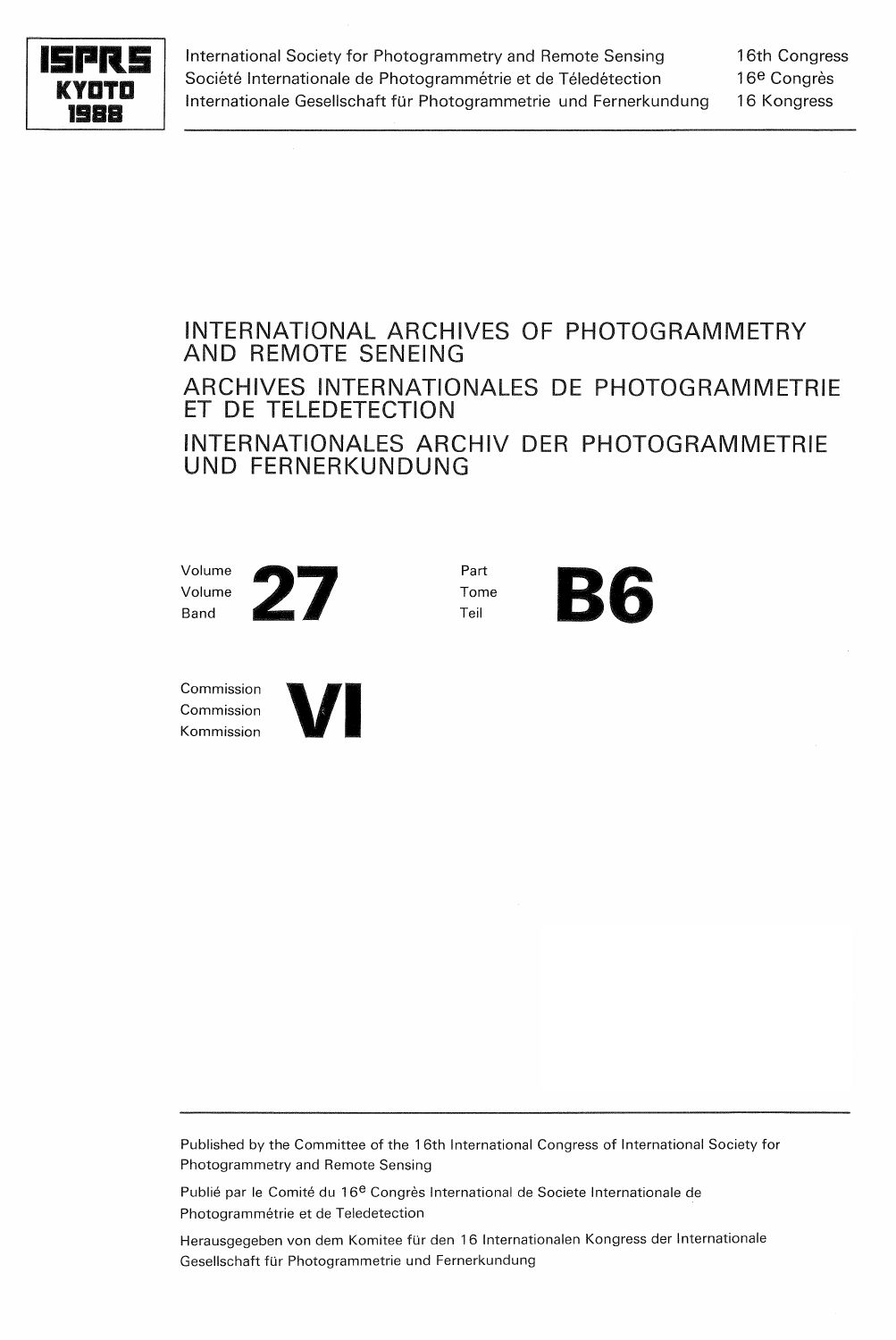$\hat{\boldsymbol{\theta}}$ 

### Economic, Professional and Educational Aspects of Photogrammetry and Remote Sensing

| <b>AUTHOR</b>                                                         | TITLE                                                                                                                                                                                     | PAGE |
|-----------------------------------------------------------------------|-------------------------------------------------------------------------------------------------------------------------------------------------------------------------------------------|------|
| Adamec, A., Ellis, G.P.                                               | An Analysis of Photogrammetric and Remote<br>Sensing Education in Australasia and Oceania                                                                                                 | 1    |
| Agnard, J.-P.,<br>Gagnon, P.-A.                                       | L'Enseignement du Pointe Stereoscopique: Une<br>Solution Nouvelle a un Probleme Permanent                                                                                                 | 8    |
| Albota, M.                                                            | Photogrammetry and Remote Sensing in the<br>Romanian Specialized Technical Dictionaries                                                                                                   | 14   |
| Brandenberger, A.J.                                                   | Photogrammetry & Remote Sensing: Manpower,<br>Education & Research Facilities,<br>International Documentation Center<br>(General<br>Summary Report of ISPRS Working Group (WG)<br>$VI-1)$ | 19   |
| Burette, D.,<br>Latarche, Ch.-H.,<br>Pouyllau, D.,<br>Ten Haken, J.H. | Prospective Study for an ISPRS Database                                                                                                                                                   | 29   |
| Caneparo, S.C.,<br>Loenert, J.M.U.                                    | Evaluation of Spacial Perception by<br>Pupils (Students) of the Geography Course<br>through Aerial Photographies                                                                          | 39   |
| Cho, K.                                                               | Interactive Training System Using a Personal<br>Computer                                                                                                                                  | 44   |
| Council of PSPRS                                                      | National Report of Polish Society of<br>Photogrammetry and Remote Sensing<br>(Period:<br>Jan. $1980 - Dec. 1987$ )                                                                        | 52   |
| Diete, N.                                                             | From the Balloon Camera to the<br>Microprocessor-controlled LMK Aerial Survey<br>Camera System                                                                                            | 60   |
| Ghosh, S.K.                                                           | Curriculum in Photogrammetry - A World<br>Cosensus                                                                                                                                        | 71   |
| Ghosh, S.K.                                                           | Task of Photogrammetric and Remote Sensing<br>(Activity Report of ISPRS Working<br>Education<br>Group $VI-7$ )                                                                            | 79   |
| Hothmer, J.                                                           | Information Retrieval for Literature and<br>Factual Data in Photogrammetry and Remote<br>Sensing                                                                                          | 85   |
| Kantelhardt, H.                                                       | The Education of Surveying Engineers at the<br>Universities of the Federal Republic of<br>Germany in the Special Section of<br>Photogrammetry and Remote Sensing                          | 95   |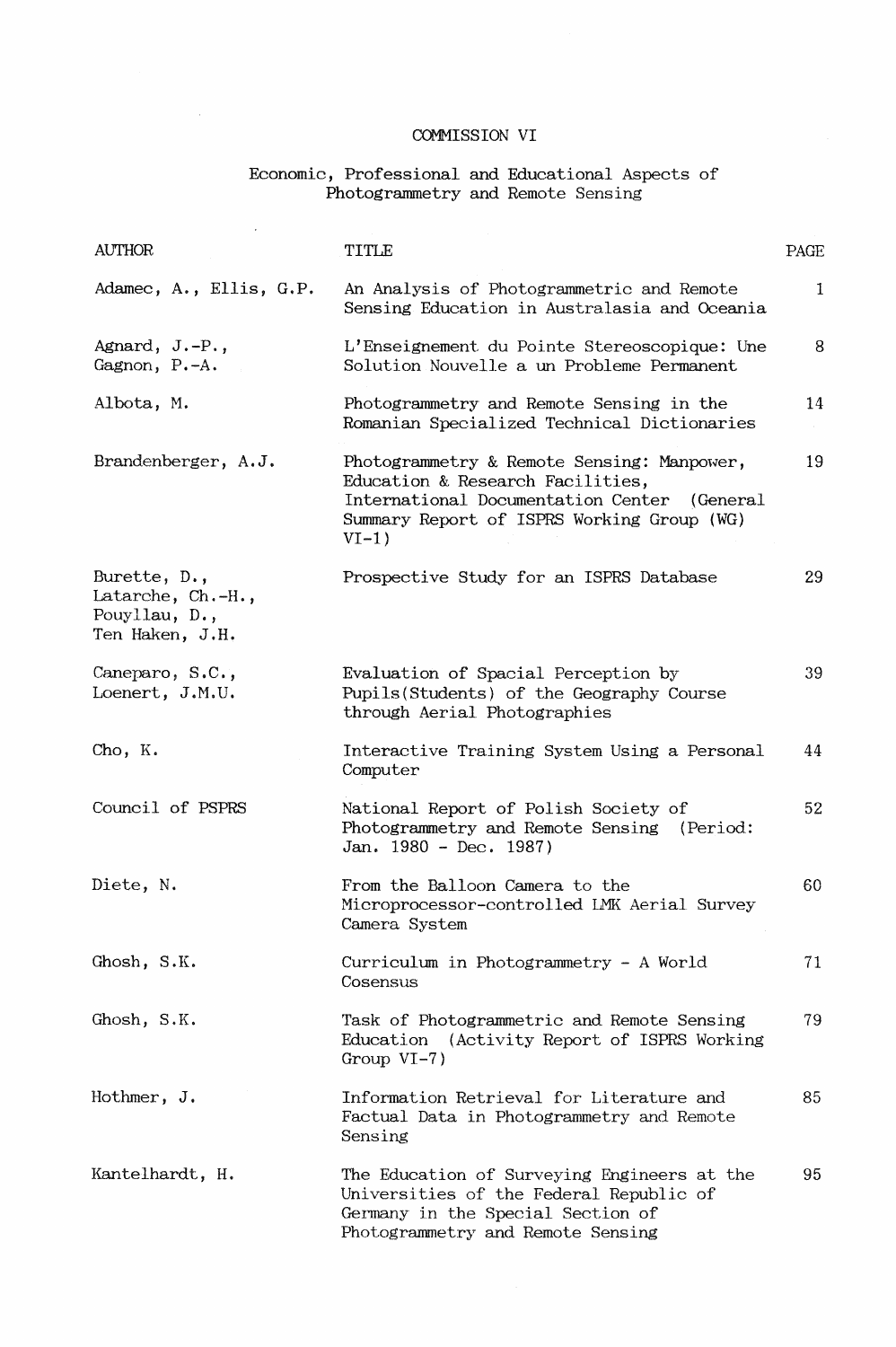| Lindig, G.                                            | Status 1987 of ISPRS-Dictionary                                                                                           | 98   |
|-------------------------------------------------------|---------------------------------------------------------------------------------------------------------------------------|------|
| Okio, L., Okang, J.P.                                 | Training Activities at the Regional Remote<br>Sensing Centre, Ouagadougou $(C.R.T.O.)$                                    | 108  |
| Pavate, T.V.                                          | Remote Sensing Education at Undergraduate and<br>Postgraduate Levels with Special Reference to<br>Developing Countries    | 116  |
| Pavate, T.V.                                          | Operationalisation of Satellite Remote<br>Sensing - Manpower Requirements                                                 | 121  |
| Rokos, D.Kl.                                          | Some Aspects on Photogrammetric and Remote<br>Sensing Education and Research in Greece,<br>Cyprus, Yugoslavia and Albania | 126  |
| Rosengarten, H.                                       | Tuition Concept and Learning Aids in Modern<br>Application Software Using PHOCUS as an<br>Example                         | 134. |
| $\text{Silva}, \text{ J.F.C.},$<br>Tommaselli, A.M.G. | P&RS in the Cartographic Engineering -<br>UNESP/Brazil                                                                    | 145. |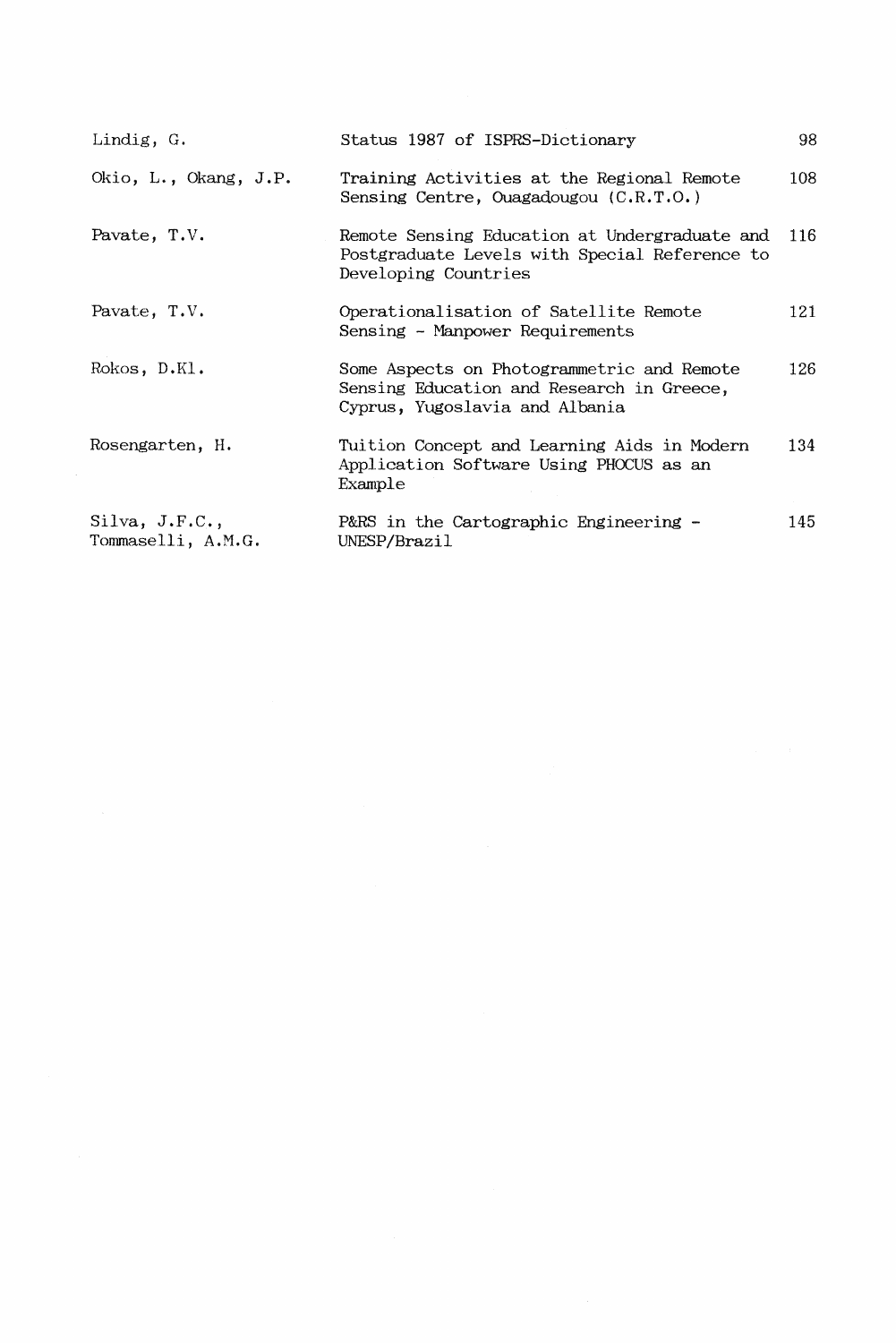# Economic, Professional and Educational Aspects of<br>Photogrammetry and Remote Sensing

| <b>AUTHOR</b>                                      | TITLE                                                                                                                                               | <b>PAGE</b> |
|----------------------------------------------------|-----------------------------------------------------------------------------------------------------------------------------------------------------|-------------|
| Ayeni, 0.0.                                        | Cartography and Remote Sensing Education in<br>Africa                                                                                               | 1           |
| Boulianne, M.,<br>Chapman, $M.A.$<br>Blais, J.A.R. | Assembling a PC-Based Image Processing<br>System: Some Practical Considerations                                                                     | 11          |
| Adekoya, O.L.                                      | The Challenges of the Implementation of the<br>Assignments of ISPRS Commission VI (General<br>Report 1984-1988)                                     | 21          |
| Clark, J.E., Fritz, L.W.                           | Toward an ISPRS Bibliographic Information<br>Retrieval System                                                                                       | 33          |
| Paul, S.                                           | Constitution de la Partie Francaise du<br>Dictionnaire Multilingue de la Societe<br>Internationale de Photogrammetrie et de<br>Teledetection (SIPT) | 42          |
|                                                    |                                                                                                                                                     |             |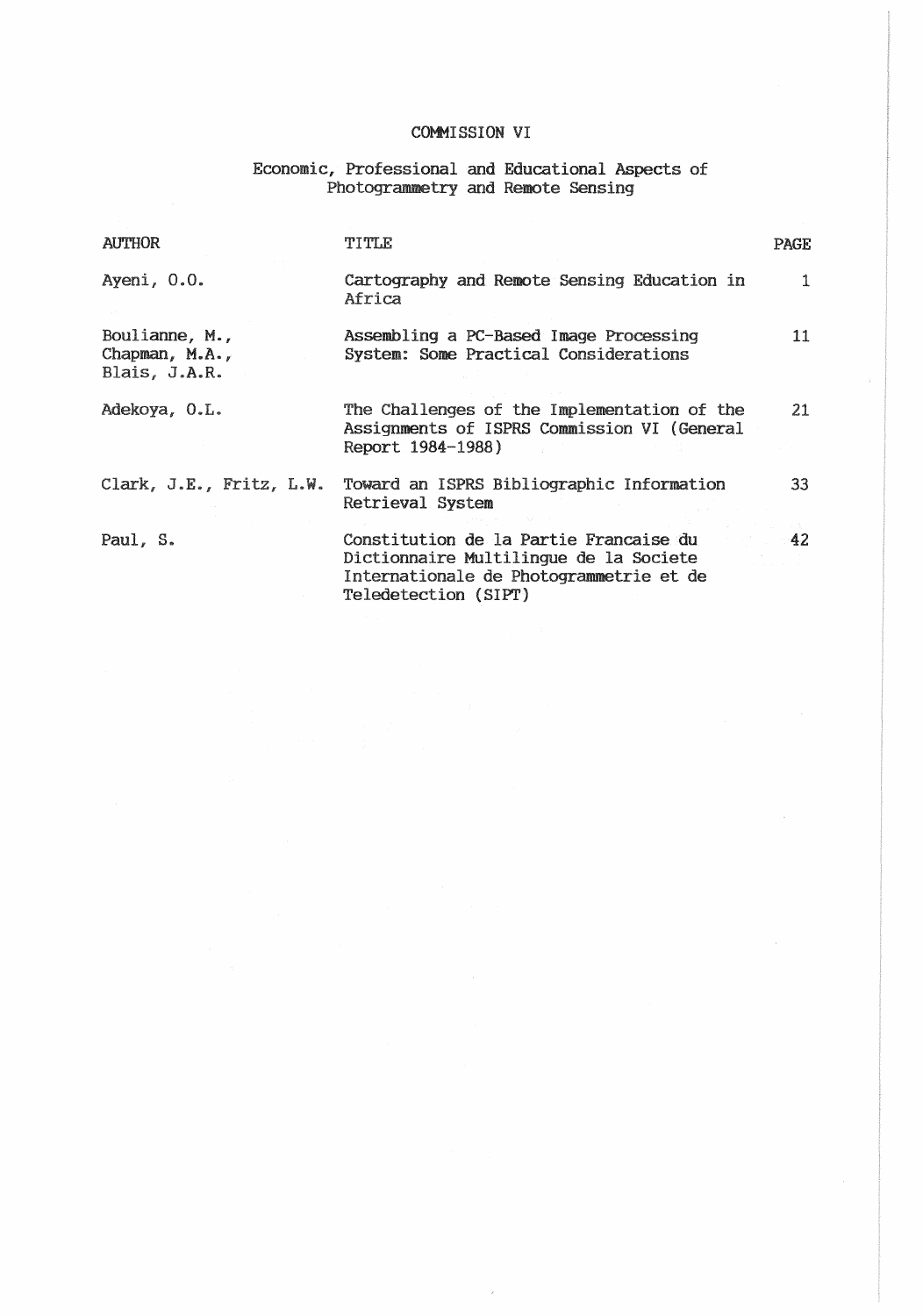# Economic, Professional and Educational Aspects of<br>Photogrammetry and Remote Sensing

| <b>AUTHOR</b> | TITLE.                       | <b>PAGE</b> |
|---------------|------------------------------|-------------|
| Holland, E.W. | Consulting Activities at ITC | 49          |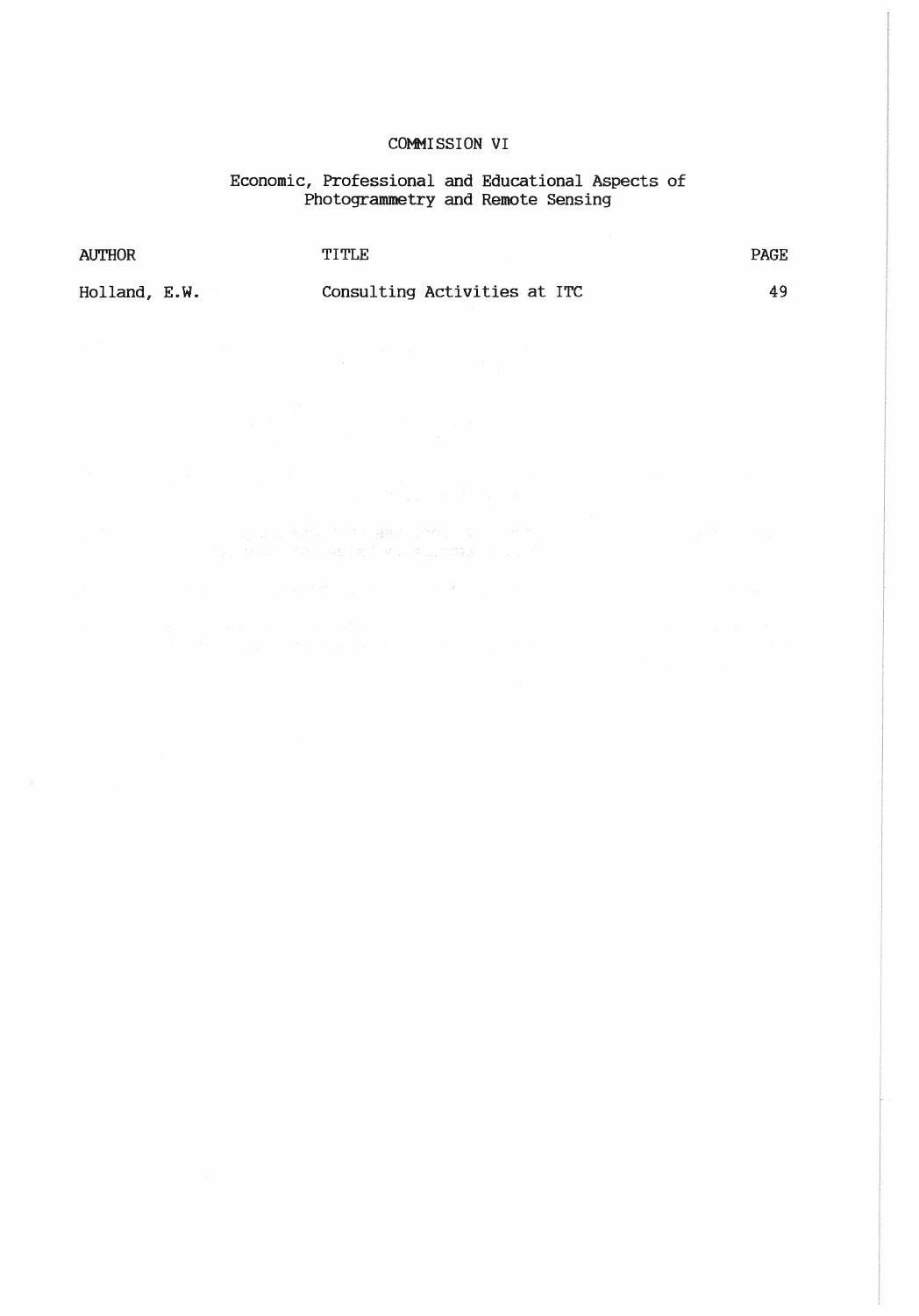Economic, Professional and Educational Aspects of Photogrammetry and Remote Sensing

| <b>AUTHOR</b>                                         | TITLE                                                                              | <b>PAGE</b> |
|-------------------------------------------------------|------------------------------------------------------------------------------------|-------------|
| Ahn, $C_{\bullet}$ , Yeu, $B_{\bullet}$ ,<br>Shon, D. | Training and Education for Photogrammetry and<br>Remote Sensing in korea           | 59          |
| Yeu, $B_{\ast}$ , Choi, J.,<br>Yom, J.                | Development of Photogrammetry in the Republic<br>of Korea                          | 65          |
| Groot, R., Paresi, C.                                 | Education in Photogrammetry at ITC, a New<br>Concept, a New Programme              | 69          |
| Marsik, Z.                                            | Education in Photogrammetry and Remote<br>Sensing at the Czechoslovak Universities | 79.         |